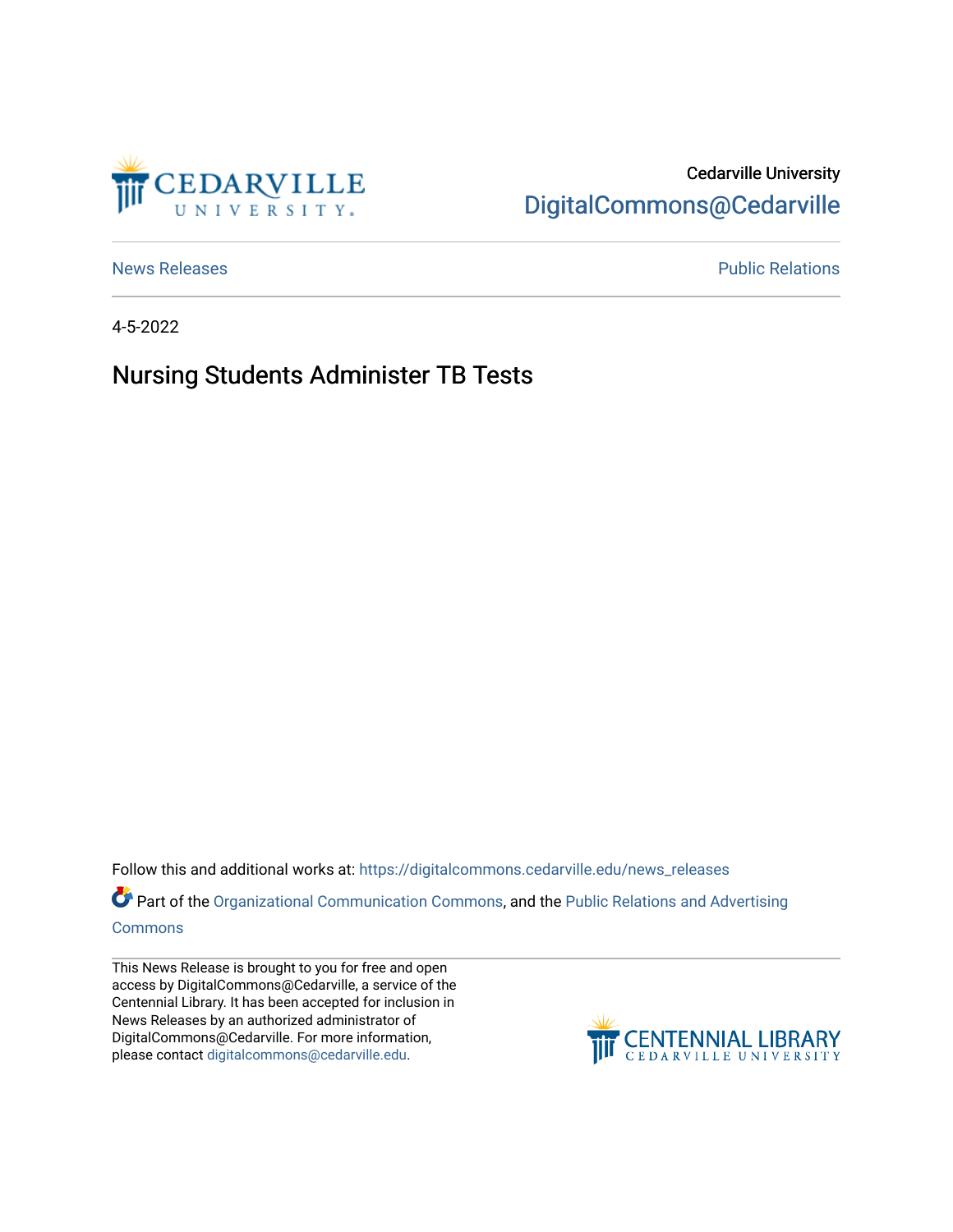## **FOR IMMEDIATE RELEASE April 5, 2022**

**CONTACT:** Mark D. Weinstein Executive Director of Public Relations [937-766-8800](tel:937-766-8800) (o) [937-532-6885](tel:937-532-6885) (m) [Mweinstein@cedarville.edu](mailto:Mweinstein@cedarville.edu) @cedarvillenews

## **Nursing Students Administer TB Tests**

**CEDARVILLE, OHIO --** In the experience of [Rhonda Smith,](https://www.cedarville.edu/academic-schools-and-departments/nursing/undergraduate/faculty-staff/smith-rhonda) compliance advisor for student success in Cedarville University's [Bachelor of Science in Nursing](https://www.cedarville.edu/academic-schools-and-departments/nursing/undergraduate) program, tuberculosis (TB) tests are one of the hardest injections to administer. These tests, administered under the top layer of the skin, require more finesse than flu shots and other intramuscular injections.

To prepare Cedarville nursing students to administer these tests, and to ensure that nursing and [pharmacy](https://www.cedarville.edu/academic-programs/doctor-of-pharmacy) students meet the requirements to work in hospitals, Cedarville's [school of](https://www.cedarville.edu/academic-schools-and-departments/nursing)  [nursing,](https://www.cedarville.edu/academic-schools-and-departments/nursing) [school of pharmacy](https://www.cedarville.edu/academic-schools-and-departments/pharmacy) and [University Medical Services \(UMS\)](https://www.cedarville.edu/offices/university-medical-services) are partnering for a TB test clinic on April 8. The tests, which will be given to Cedarville pharmacy and nursing students, will take place from 9 a.m.-3 p.m. in the first-floor clinic in the Health Sciences Center (HSC). Nursing students will administer approximately 250 tests.

This marks the first year that the schools of nursing and pharmacy will combine their TB test clinics. The school of nursing will provide the students to administer the tests, along with faculty to oversee them and ensure correct procedure. The students, who are volunteers from the sophomore, junior and senior classes, have received training and testing opportunities on mannequins and will gain valuable real-life experience. Smith and other faculty members will receive the tests from them as well. The school of pharmacy will provide additional manpower, while UMS will provide equipment and supplies and take care of billing.

TB tests work by injecting a small serum into a person's forearm. The Monday following the test, Smith will inspect each student's injection site to look for a reaction indicating a positive diagnosis.

Hospitals require proof of negative TB tests every year for student workers to get clinical experience. Smith explained that TB is not very common in the United States but is more common in other countries. While some nurses never have to give a TB test their entire careers, others administer them more often. The process for administering allergy tests and pre-kindergarten examinations is similar.

By getting their TB tests in April, students will be cleared for clinicals during the next school year. In addition to these tests, students must receive flu shots every fall to work in hospitals, which will be offered to nursing students at a clinic in the fall.

"I'm thankful for this experience, and our students love it," Smith said. "In the lab, they practice on mannequins, but here, they have a real-life chance to do a TB test, and the students who are receiving it don't mind because they know it's going to be from students. It's a win-win for everybody."

Located in southwest Ohio, Cedarville University is an accredited, Christ-centered, Baptist institution with an enrollment of 4,715 undergraduate, graduate and online students in more than 150 areas of study. Founded in 1887, Cedarville is one of the largest private universities in Ohio, recognized nationally